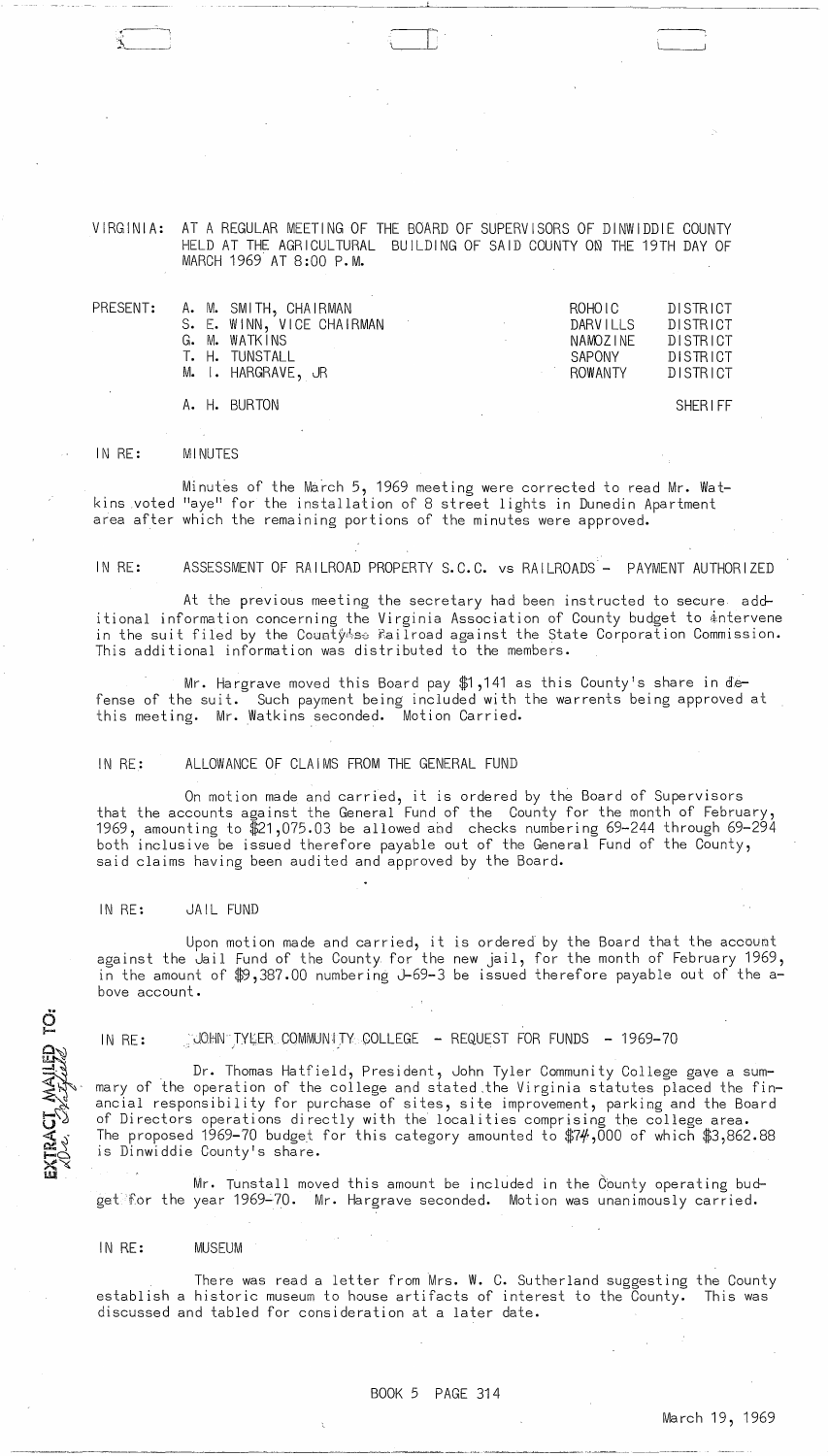IN RE: ORDINANCE - COUNTY LICENSES TAGS - STICKERS APPROVED

This being the time and date set to hold a public hearing as properly advertised to consider adoption of the following ordinance which was read aloud.

"AN ORDINANCE AMENDING AND REENACTING AN ORDINANCE ADOPTED BY THE DINWIDDIE COUNTY BOARD OF SUPERVISORS ON THE 6TH DAY OF DECEMBER, 1957, AND AMENDED ON THE 4TH DAY OF APRIL, 1958 AND THE 6TH DAY OF NOVEMBER 1959, PROVIDING FOR THE LEVY AND ASSESS-MENT BY THE BOARD OF SUPERVISORS OF DINWIDDIE COUNTY OF A LICENSE TAX ON MOTOS VE-HICLES, PROVIDING REGULAffilONS THEREFOR AND PUNISHMENT FOR FAILURE TO COMPLY WITH THE SAME."

lows:

.~

BE IT ORDAINED by the Board of Supervisors of  $D$ inwiddie County, as fol-

1. WHOM SHALL PURCHASE: Every resident of the County of Dinwiddie who shall own, or have in his custody, or under his control, a motor vehicle, which shall be operated in the streets, highways, or roads within said county, shall purchase a county license for such motor vehicle. The term "resident':" as used herein shall be construed to embrace any person having a place of abode in said county, other than upon a military reservation, irrespective of any intention on the part of such person to return to, or to establish, a residence outside of said county at some future time. The term "resident" shall also be construed to embrace any corporation or firm having an office or place of business in said county.

2. <u>VEHICLES:</u> On each and every registered automobile there shall be a license tax of ten dollars (\$10.00); on each and every registered truck, semitrailer and auto wagon not designated and used for the transportation of passengers, there shall be a license tax of ten dollars (\$10.00); and on each and every motorcycle a license tax of three (\$3.00).

3. LICENSE TAX YEAR: A license tax year shall commence on the 15th day of April, and shall expire on the 14th day of April of each year.

4. PRORATIONS: Only one-half of the license tax prescribed by this ordinance shall be assessed and collected whenever any such license tax first becomes assessable during the period beginning on the 15th day of October in any year, and ending on the 14th day of April in the same license tax year. Every license issued upon the payment of the license tax thereon shall expire at the end of the license tax year in which the same was issued.

5. PERSONAL PROPERTY TAXES: No vehicle so taxable shall be licensed unless and ;until the applicant for such license shall have produced satisfactory evidence that all personal property taxes upon the vehicle to be licensed, which personal property taxes have been assessed or are assessable against such applicant for the taxable year 1968 and every subsequent year have been paid.

6. REFUNDS: Any person paying a license tax on a motor vehicle under the requirements of this ordinance shall be entitled to the refund hereinafter provided for upon surrender to the County Treasurer of a County license tag, tin or sticker issued under the provisions of this ordinance, and upon producing satisfactory evidence that such tag, tin or sticker is no longer required under the provisions of this chapter. The amount to be refunded to such person shall be one-half of the amount paid for such license if surrendered between April 15th and October 15th of the year for which such license was issued. Such refund shall be made by the Treasurer of the County of Dinwiddie.

ISSUING LICENSE TAGS, TINS OR STICKERS: Any person, firm or corporation coming under the provisions of this ordinance shall make application for license upon forms prescribed by the Treasurer of Dinwiddie County, and upon payment of the required tax shall be issued, as evidence, a tag, tin or sticker such as may be prescribed by the Board of Supervisors which shall be conspicuously placed upon the vehicle so licensed, in such a manner as instructed by the Treasurer. Failure to display such tag, tin or sticker shall be a violation of this ordinance, even though the license tax has been paid. No such tag, tin or sticker shall be placed upon any vehicle other than that for which it was issued.

8. TRANSFERS: Such license tag, tin or sticker may be transferred from one vehicle to another SImilar vehicle by presenting the tag, tin or sticker to the County Treasurer for transfer to such other vehicle and upon payment to the County Treasurer of a fee of \$1.00. The County Treasurer shall thereupon transfer the license and issue a new tag, tin or sticker to the vehicle to which such transfer is made.

--\_I --,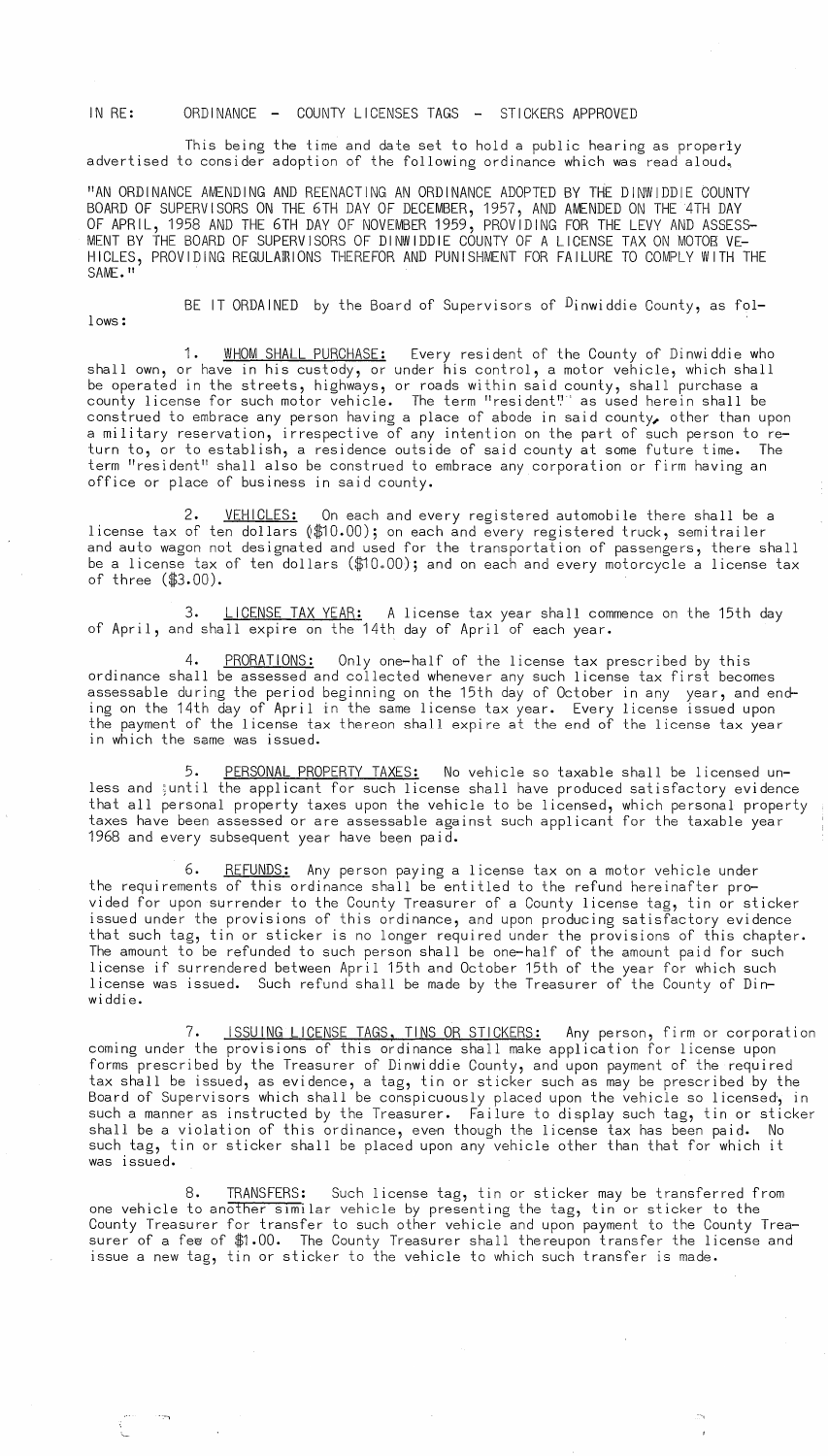DUPLICATES: A duplicate tag, tin or sticker shall be issued upon affidavit of the applicant that the original tag, tin or sticker has been lost, defaced or destroyed. The charge for a duplicate tag, tin or sticker shall be fifty cents(50 $\phi$ ).

'---- [-~

EXEMPTION: Nothing in this ordinance shall be construed to require a license tax of a person, firm or corporation exempted under the provisions of the law of the State of Virginia.

11. RECORDS: The County Treasurer shall keep a record of each County license tag inssued by him, showing a number of such tag, tin or sticker, the person to whom it was issued, the make model and engine number of the vehicle for which such licensss is issued, and the state license number of such vehicle.

12. PENALITIES: Any person violating any provision of this ordinance shall be guilty of a misdemeanor, and upon conviction thereof shall be punished by a fine not to exceed the sum of three hundred dollars (\$300.00) and by confinement in jail not to exceed a term of six (6) months, either or both; and trial of all violations of this ordinance shall be enforced by proceedings before the County Court of Dinwiddie County, in the manner and with like right of appeal as is provided in misdemeanor cases; and the police of Dinwiddie County are hereby authorized to issue summons in writing to viòlators of this ordinance for their appearance before said Court; and upon service of said summons the person charged with the offense shall give his written promise to appear  $a$ tithe time and place designated in said summons. Any person who willfully violates his written promise to appear shall be guilty of a violation of this ordinance, which shall be in addition to the charge upon which he was originally summoned.

13. EFFECTIVE DATE: This ordinance shall become and be in full force and effective on the 15th day of April, 1969, and thereafter.

it appearing to the Board no one present commented on the proposed ordinance. Mr. Hargrave moved, Mr. Winn seconded, and it was unanimously carried adopting the above ordinance.

## IN RE: SOIL SURVEY

EXTRAÇI MAILED TO:<br>79. B. Carrier

-:----1 , I ,

Mr. M. G. Rainey, Piedmont Soil and Water Conservation District, introduced Mr. C. J. Koch, representing the Soil Conservation Service and suggested, a soil analysis survey be conducted in Dinwiddie County. The estimated current County cost is approximate ly  $30¢$  per acre and teams should be available to begin such survey in approximately 5 years if the County desired to be placed on the waiting list and agreed to participate in the cost. This was tabled for further action.

l'

IN RE: FREE COUNTY TAGS FOR VOLUNTEER FIREMEN

It appeared to the Board County tags were issued free to the active volunteer firemen during the past year. Mr. Watkins moved the treasurer issue free county tags to all active members of the volunteer fire departmentsswhose names are submitted to the treasurer by the fire chief's. Mr. Tunstall seconded. Motion was carried.

IN RE: USE PERMIT A-3 AREA - HARVEY A. WILLIAMS, SR.

There was presented an application by Mr. Harvey Williams for'a use permit to construct a boat ramp, boat house and store in the A-3 Conservative area. It appeared to the Board the proposed uses and construction complied with the regulations adopted February 5, 1969 concerning issuance of use permits in A-3 areas. Mr. Hargrave moved the permit be granted. Mr. Watkins seconded. The motion carried.

## IN RE: PLANNING DISTRICT 19 - LETTER OF CONCURRANCE

There was presneted to the Board of Supervisors that Dinwiddie County is included in Planning District 19 consisting of the Counties of Dinwiddie, Greensville, Prince George, Sussex, Surry, and the Cities, of Hopewell, Colonial Heights, Emporia, and Petersburg. The alignment of this District was discussed by the Board and was in general agreement with opinions of the Board concerning its membership. The executive secretary was instructed to notify the Division of State Planning and Community Affairs that Dinwiddie County concurs with the membership of District 19.

BOOK 5 PAGE 315